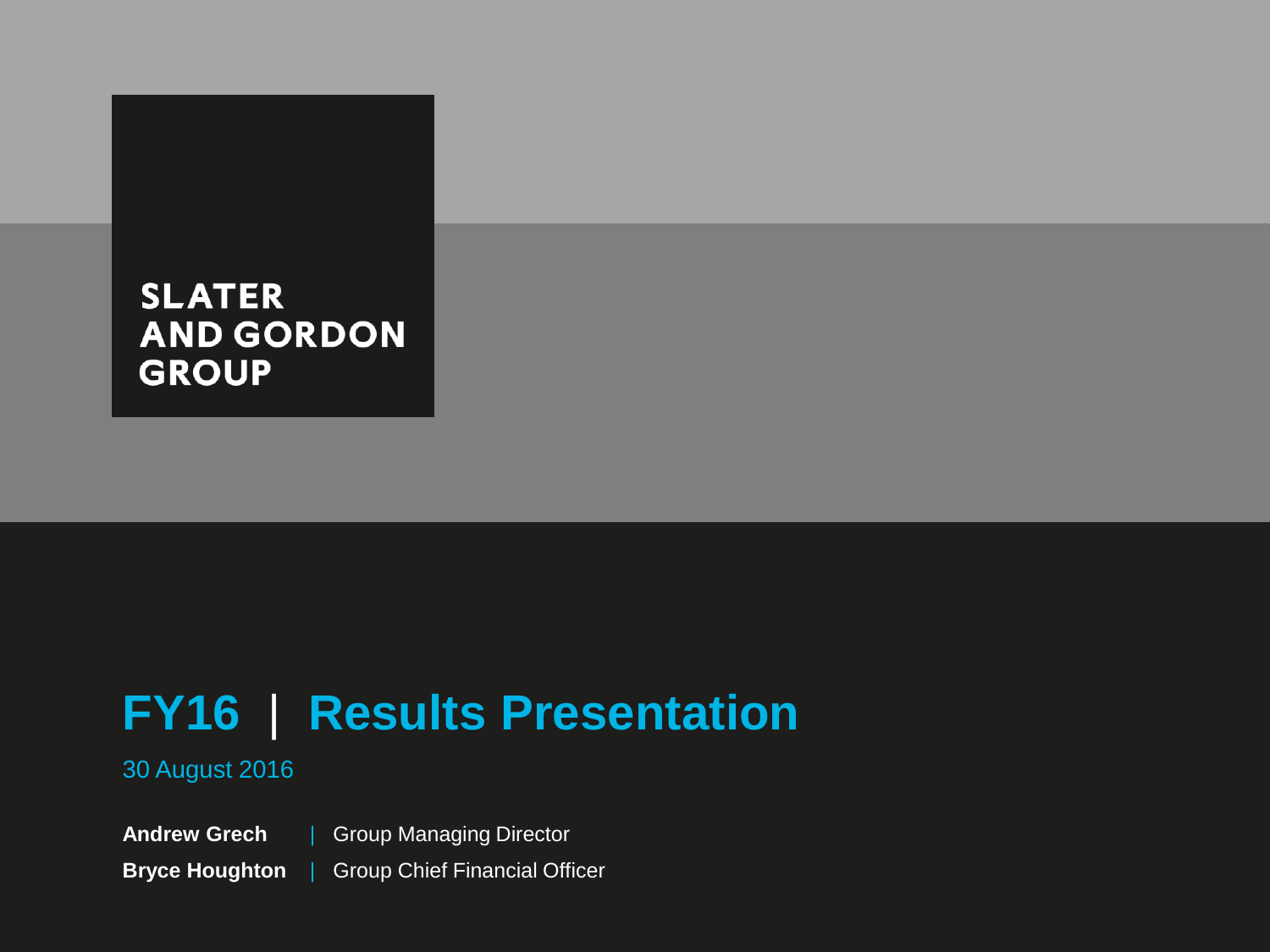# **Disclaimer**

This document has been prepared by Slater and Gordon Limited (Slater and Gordon) and comprises written materials/slides for a presentation concerning Slater and Gordon.

This presentation is for information purposes only and does not constitute or form part of any offer or invitation to acquire, sell or otherwise dispose of, or issue, or any solicitation of any offer to sell or otherwise dispose of, purchase or subscribe for, any securities, nor does it constitute investment advice, nor shall it or any part of it nor the fact of its distribution form the basis of, or be relied on in connection with, any contract or investment decision.

Certain statements in this presentation are forward looking statements. You can identify these statements by the fact that they use words such as "anticipate", "estimate", "expect", "project", "intend", "plan", "believe", "target", "may", "assume" and words of similar import.

These forward looking statements speak only as at the date of this presentation. These statements are based on current expectations and beliefs and, by their nature, are subject to a number of known and unknown risks and uncertainties that could cause the actual results, performances and achievements to differ materially from any expected future results, performance or achievements expressed or implied by such forward looking statements.

No representation, warranty or assurance (express or implied) is given or made by Slater and Gordon that the forward looking statements contained in this presentation are accurate, complete, reliable or adequate or that they will be achieved or prove to be correct. Except for any statutory liability which cannot be excluded, Slater and Gordon and its respective officers, employees and advisers expressly disclaim any responsibility for the accuracy or completeness of the forward looking statements and exclude all liability

whatsoever (including negligence) for any direct or indirect loss or damage which may be suffered by any person as a consequence of any information in this presentation or any error or omission therefrom.

Subject to any continuing obligation under applicable law or any relevant listing rules of the ASX, Slater and Gordon disclaims any obligation or undertaking to disseminate any updates or revisions to any forward looking statements in these materials to reflect any change in expectations in relation to any forward looking statements or any change in events, conditions or circumstances on which any statement is based. Nothing in these materials shall under any circumstances create an implication that there has been no change in the affairs of Slater and Gordon since the date of this presentation.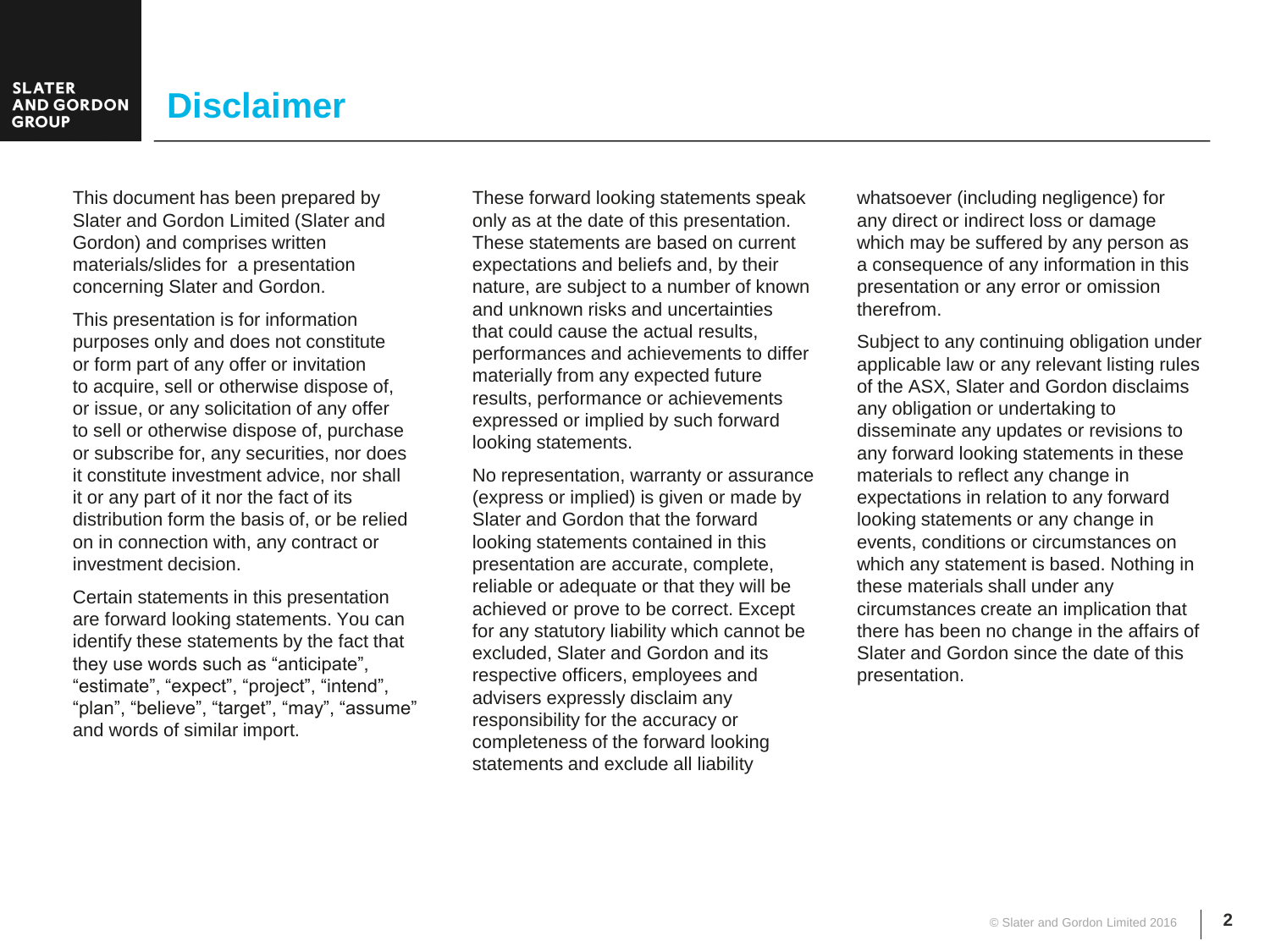|    | 1. FY16 Overview                             | <b>Andrew Grech</b>   |
|----|----------------------------------------------|-----------------------|
|    | 2. Financial Results                         | <b>Bryce Houghton</b> |
| 3. | <b>Segment Performance</b>                   | <b>Bryce Houghton</b> |
| 4. | <b>Governance and Senior Executive Team</b>  | <b>Andrew Grech</b>   |
|    | 5. Performance Improvement Programme         | <b>Andrew Grech</b>   |
|    | 6. FY17 Priorities and Operating Environment | <b>Andrew Grech</b>   |
|    |                                              |                       |

## 7. Appendices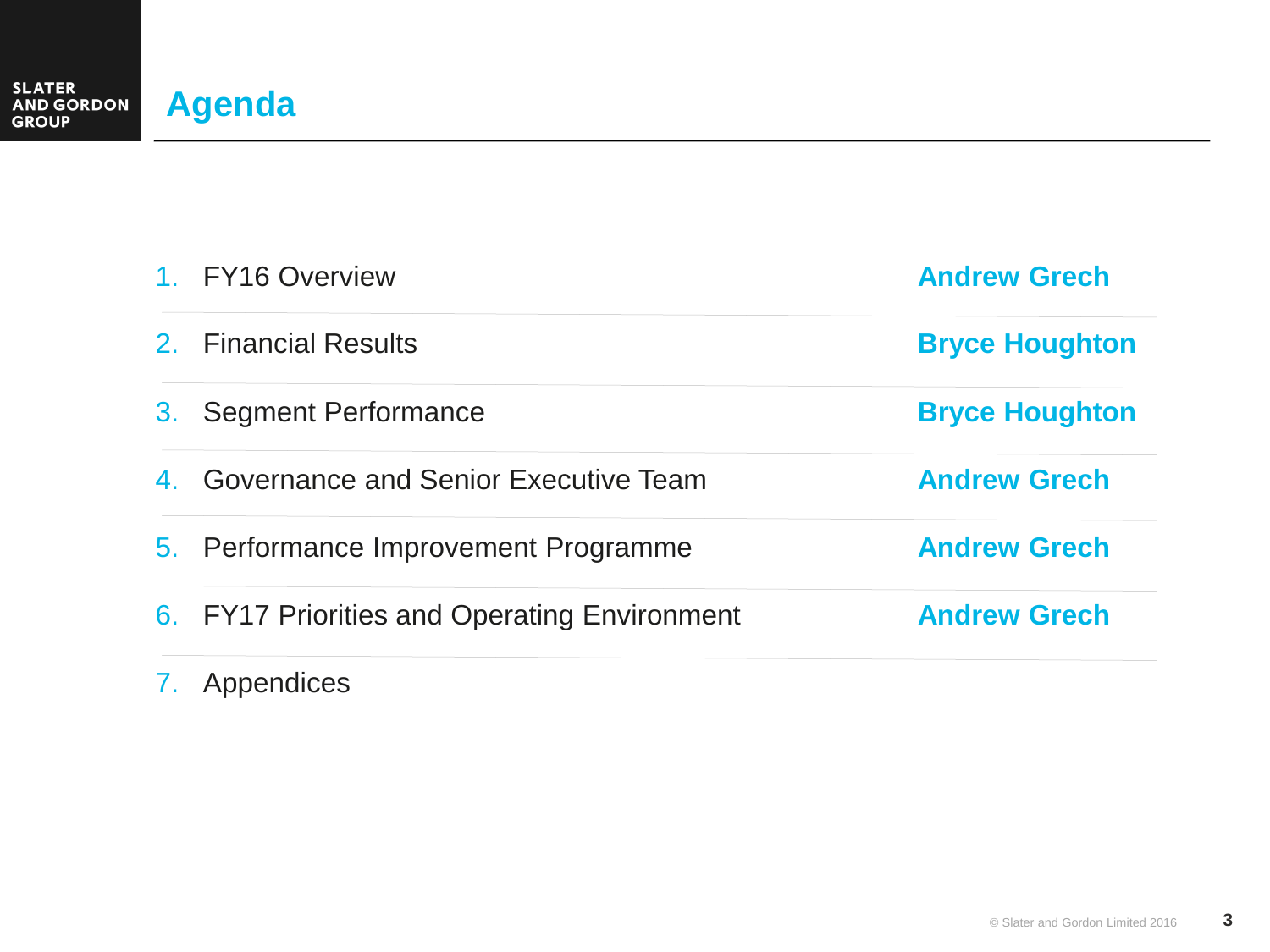# **FY16 Results Overview**

| (A\$m)                                                | <b>H1 FY16</b> | <b>H2 FY16</b> | <b>FY16</b> | <b>FY15</b> |
|-------------------------------------------------------|----------------|----------------|-------------|-------------|
| <b>Total Revenue</b>                                  | 487.5          | 420.7          | 908.2       | 598.2       |
| EBITDAW <sup>1</sup>                                  | (58.3)         | 9.0            | (49.3)      | 92.6        |
| EBITDAW - normalised <sup>2</sup>                     | (14.8)         | 51.4           | 36.6        | 69.3        |
| Net (Loss)/Profit After Tax                           | (958.3)        | (59.3)         | (1,017.6)   | 62.4        |
| Net (Loss)/Profit After Tax – normalised <sup>3</sup> | (38.7)         | (10.0)         | (48.7)      | 39.1        |
| <b>Net Operating Cash Flow</b>                        | (83.3)         | (20.9)         | (104.2)     | 40.8        |
| Gross Operating Cash Flow - normalised <sup>4</sup>   | (58.1)         | 0.5            | (57.6)      | 56.0        |

- 1. EBITDAW is defined as earnings before interest, tax, depreciation, amortisation and movement in work in progress and is presented prior to non cash impairment.
- *2. Normalised for AASB3 adjustments, additional debtor/disbursement provisioning and non-recurring restructuring costs.*
- 3. Normalised for AASB3 adjustments, goodwill impairment, additional debtor/disbursement provisioning, non-recurring restructuring costs, finance costs and tax impact of *normalisations.*
- 4. Gross Operating Cash Flow ("GOCF") is defined as net cash (utilised)/provided by operating activities before interest received, borrowing costs paid, income tax paid *and payments to former owners. GOCF has been normalised for non-recurring restructuring payments to suppliers.*

"EBITDAW", "EBITDAW - Normalised", "GOCF - Normalised" and "Net (loss)/profit after tax - Normalised" balances presented in this report are unaudited non-IFRS measures that, in the opinion of the Directors, are useful in understanding and appraising the Company's performance.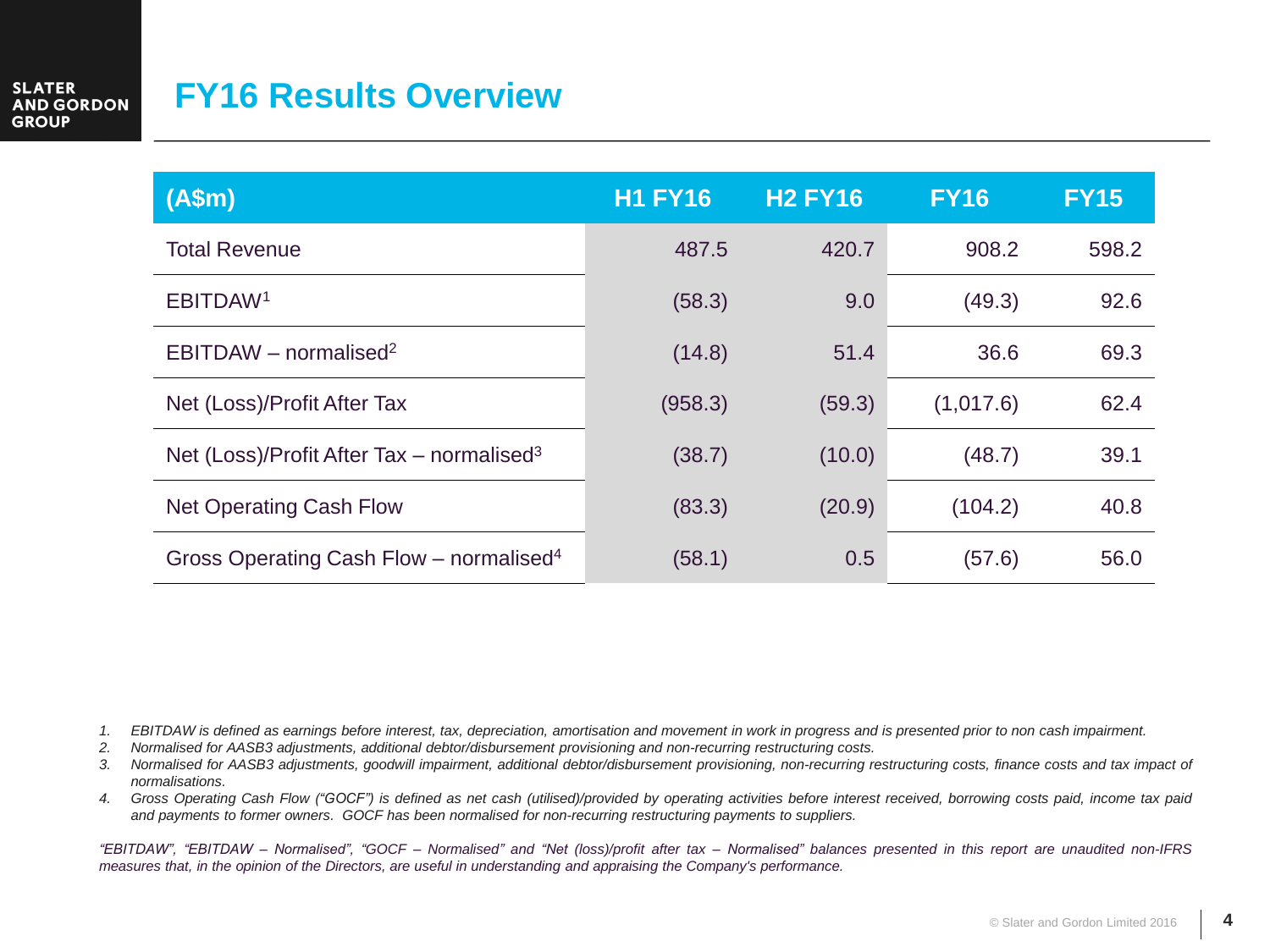## **Financial Results:**

# **Fee and Services Revenue by Segment**

| (A\$m)                                         | <b>H1 FY16</b> | <b>H2 FY16</b> | <b>FY16</b> | <b>FY15</b> | % Var.   |
|------------------------------------------------|----------------|----------------|-------------|-------------|----------|
| Slater and Gordon Lawyers ("SGL")<br>Australia | 138.5          | 127.1          | 265.6       | 245.7       | 8.1%     |
| <b>SGLUK</b>                                   | 115.6          | 114.4          | 230.0       | 226.0       | 1.8%     |
| Slater Gordon Solutions ("SGS")                | 234.1          | 203.1          | 437.2       | 35.0        | 1,149.1% |
| <b>Group</b>                                   | 488.2          | 444.6          | 932.8       | 506.7       | 84.1%    |

- SGL Australia growth comprises 6.6% in Personal Injuries Law ("PIL") and 13.4% in General Law ("GL"). Lower H2 revenue due to record H1 operating revenue and timing of Business and Specialised Litigation Services ("B&SLS") settlements.
- SGL UK H2 GBP fee and services revenue growth 7.6% achieved during implementation of re-organisation activity.
- SGS significantly underperformed expectations due to lower successful case resolutions in road traffic accident ("RTA") and noise induced hearing loss ("NIHL") practice groups. H2 decline principally due to SGS Motor following loss of the Swinton contract.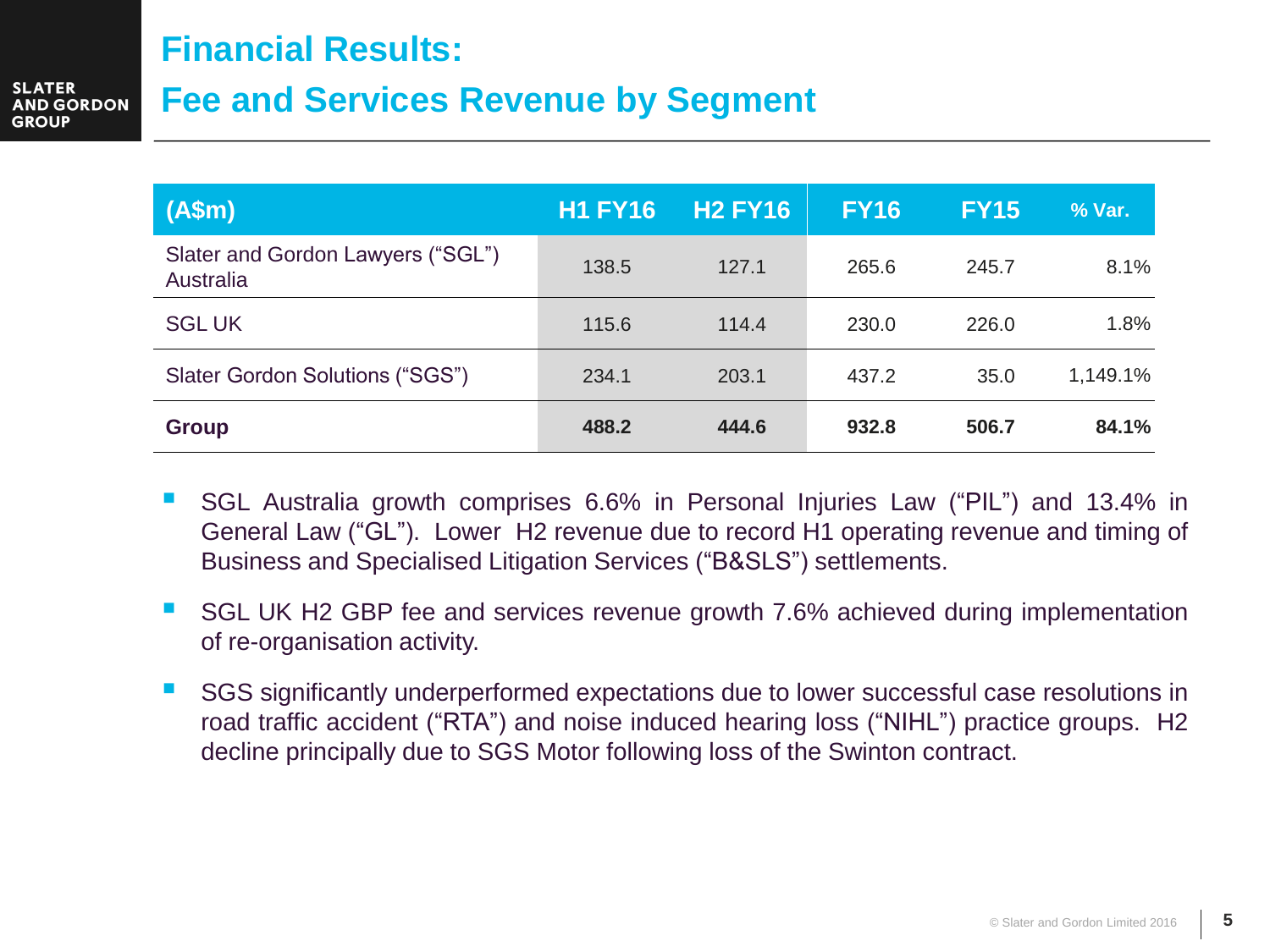# **Financial Results:**

**SLATER AND GORDON GROUP** 

# **Normalisation Adjustments**

| (A\$m)                                         | <b>FY16</b> | <b>FY15</b> | (A\$m)                                             | <b>FY16</b> | <b>FY15</b> |
|------------------------------------------------|-------------|-------------|----------------------------------------------------|-------------|-------------|
| <b>EBITDAW - Reported</b>                      | (49.3)      | 92.6        | Net (Loss)/Profit After Tax                        | (1,017.6)   | 62.4        |
| Normalisation adjustments:                     |             |             | Normalisation adjustments:                         |             |             |
| Payments to former owners<br>(AASB3)           | 33.2        | 25.4        | Payments to former owners<br>(AASB3)               | 33.2        | 25.4        |
| Non-recurring restructuring costs <sup>1</sup> | 33.3        |             | Non-recurring restructuring costs <sup>1</sup>     | 33.3        |             |
| Additional debtor/disbursement<br>provisioning | 18.7        |             | Additional debtor/disbursement<br>provisioning     | 18.7        |             |
| Gain from bargain purchase                     |             | (72.5)      | Gain from bargain purchase                         |             | (72.5)      |
| Costs associated with acquisitions             | 0.7         | 23.8        | Costs associated with acquisitions                 | 0.7         | 23.8        |
|                                                |             |             | Goodwill impairment charge                         | 879.5       |             |
|                                                |             |             | Non-recurring finance costs                        | 14.9        |             |
|                                                |             |             | Tax implications of above                          | (11.4)      |             |
| <b>EBITDAW - Normalised</b>                    | 36.6        | 69.3        | Net (Loss)/Profit After Tax -<br><b>Normalised</b> | (48.7)      | 39.1        |

**Normalisations are material however recurring earnings have improved in H2 primarily as a result** of the performance improvement programme initiated in the UK ("UK PIP").

*1. Includes consultants costs, redundancy costs and UK property rationalisation costs.*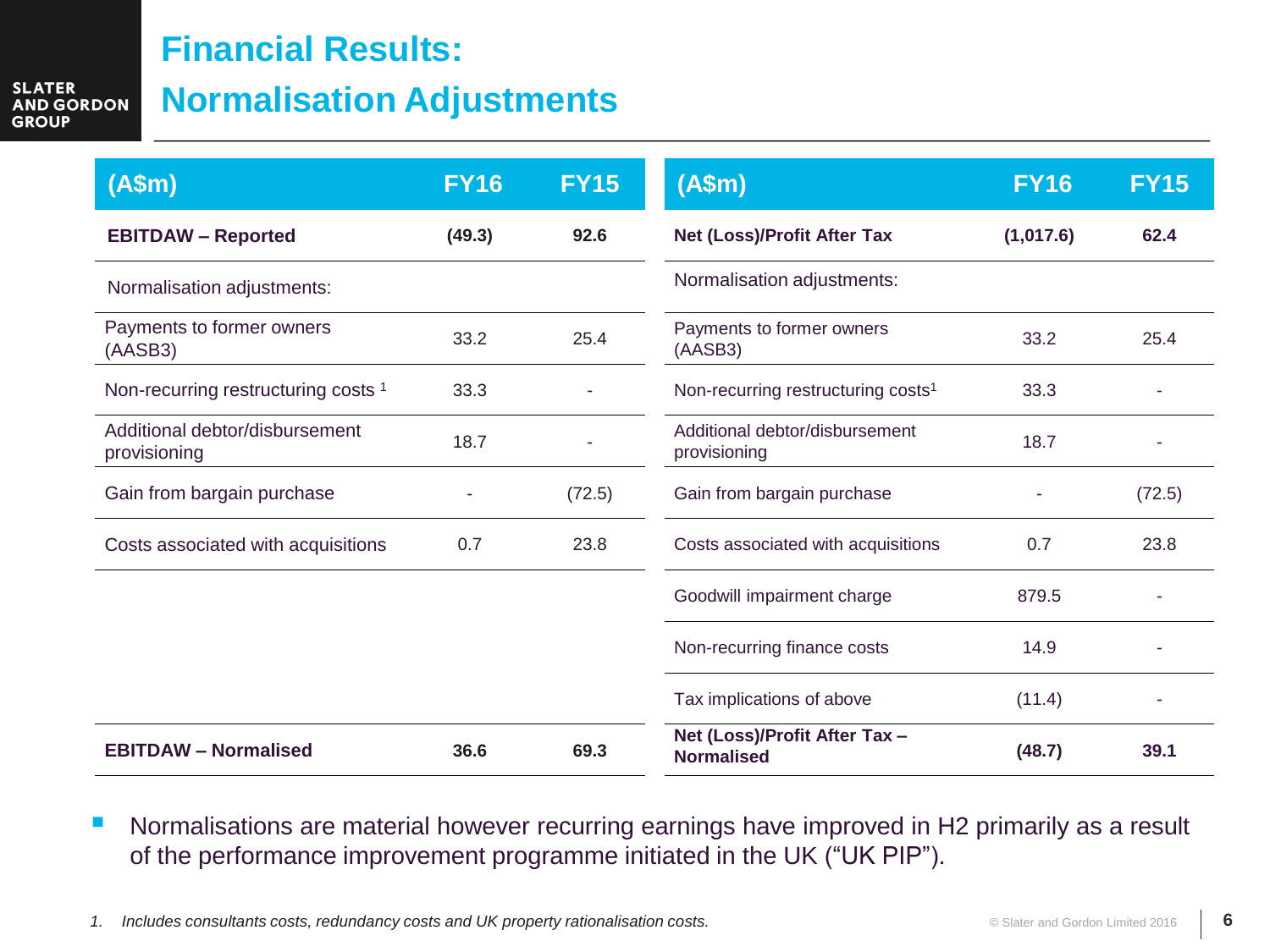# **Financial Results:**

# **EBITDAW Normalised by Segment**

| <b>EBITDAW Normalised (A\$m)</b> | <b>H1 FY16</b>    | <b>H2 FY16</b> | <b>FY16</b> | <b>FY15</b> | % Var.      |
|----------------------------------|-------------------|----------------|-------------|-------------|-------------|
| <b>SGL</b> Australia             | 19.4 <sup>1</sup> | 16.5           | 35.9        | 41.6        | $(13.7)\%$  |
| <b>SGLUK</b>                     | (10.2)            | 7.6            | (2.6)       | 33.3        | $(107.8)\%$ |
| <b>SGS</b>                       | (24.0)            | 27.3           | 3.3         | (5.6)       | $(158.9)\%$ |
| <b>Group</b>                     | $(14.8)^1$        | 51.4           | 36.6        | 69.3        | $(47.2)\%$  |

- SGL Australia full year result impacted by increased labour, IT, legal and audit costs.
- **SGL UK full year loss driven by materially lower revenue. Positive normalised earnings** achieved in H2 notwithstanding disruption caused by significant re-organisation activity.
- SGS H2 improvement is significant driven by reduced labour costs, lower marketing and new business investment expenditure accompanied by increased productivity.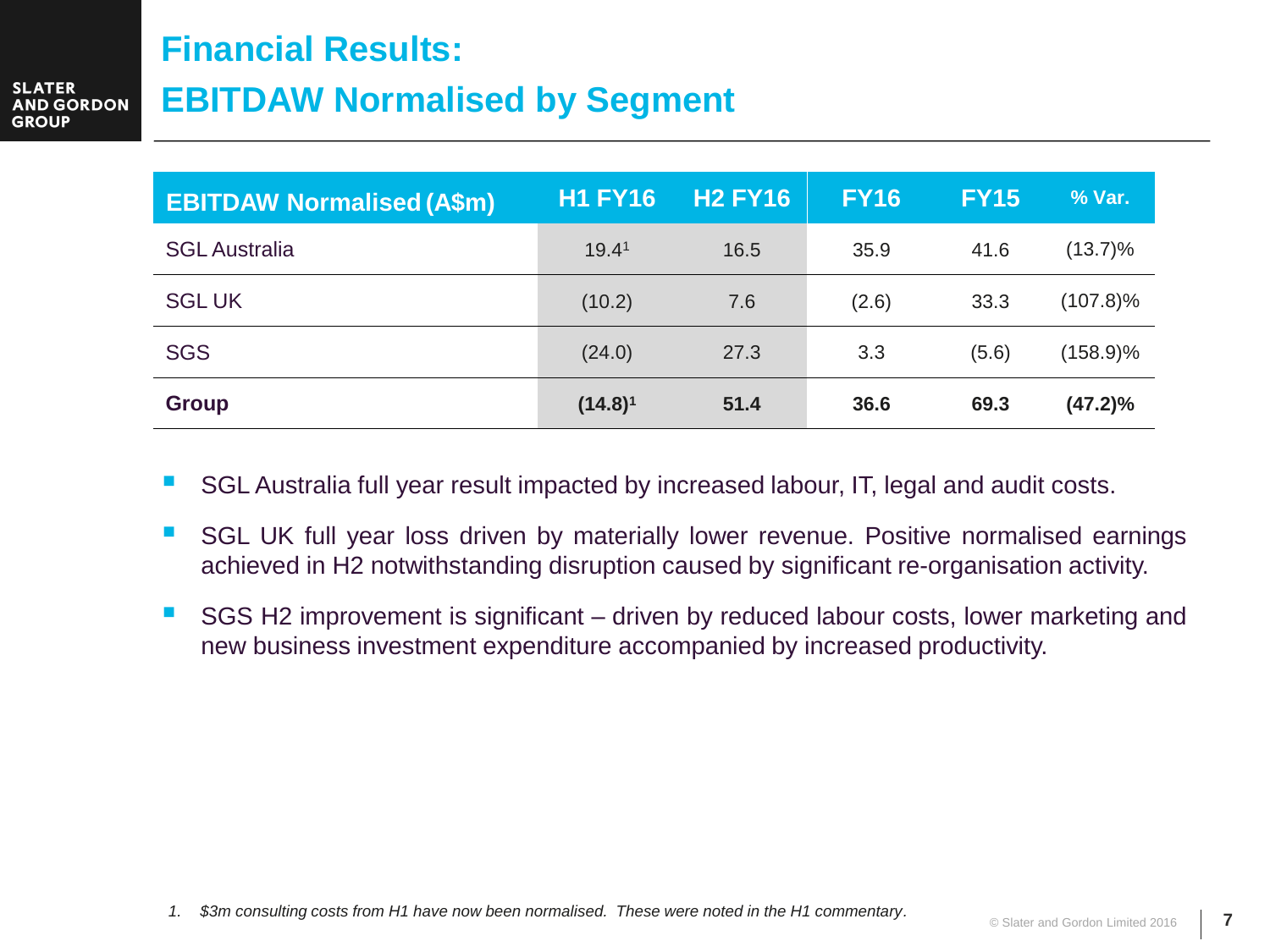# **Financial Results: Cash Flow**

| (A\$m)                              | <b>H1 FY16</b> | <b>H2 FY16</b> | <b>FY16</b> | <b>FY15</b> | % Var.      |
|-------------------------------------|----------------|----------------|-------------|-------------|-------------|
| Receipts from customers             | 533.0          | 523.8          | 1,056.8     | 521.0       | 102.8%      |
| Payments to suppliers and employees | (594.1)        | (541.0)        | (1, 135.1)  | (465.0)     | 144.1%      |
| <b>Gross operating cash flow</b>    | (61.1)         | (17.2)         | (78.3)      | 56.0        | $(239.8)\%$ |
| Payments to former owners           | (1.4)          | (12.8)         | (14.2)      | (2.6)       | 446.2%      |
| Net Interest                        | (11.3)         | (23.6)         | (34.9)      | (6.6)       | 428.8%      |
| Income tax (paid)/received          | (9.5)          | 32.7           | 23.2        | (6.0)       | (486.7)%    |
| Net operating cash flow             | (83.3)         | (20.9)         | (104.2)     | 40.8        | $(355.4)\%$ |

- Cash flow generation in FY16 was very poor as a result of issues experienced primarily in the UK. Net operating cash flows adversely impacted by significant non-recurring consulting costs, material facility amendment fees and higher interest margins.
- Solid H2 improvement in GOCF with further improvement to be delivered by successful completion of the UK PIP roll out. After normalising for non recurring payments, H2 GOCF was positive \$0.5m.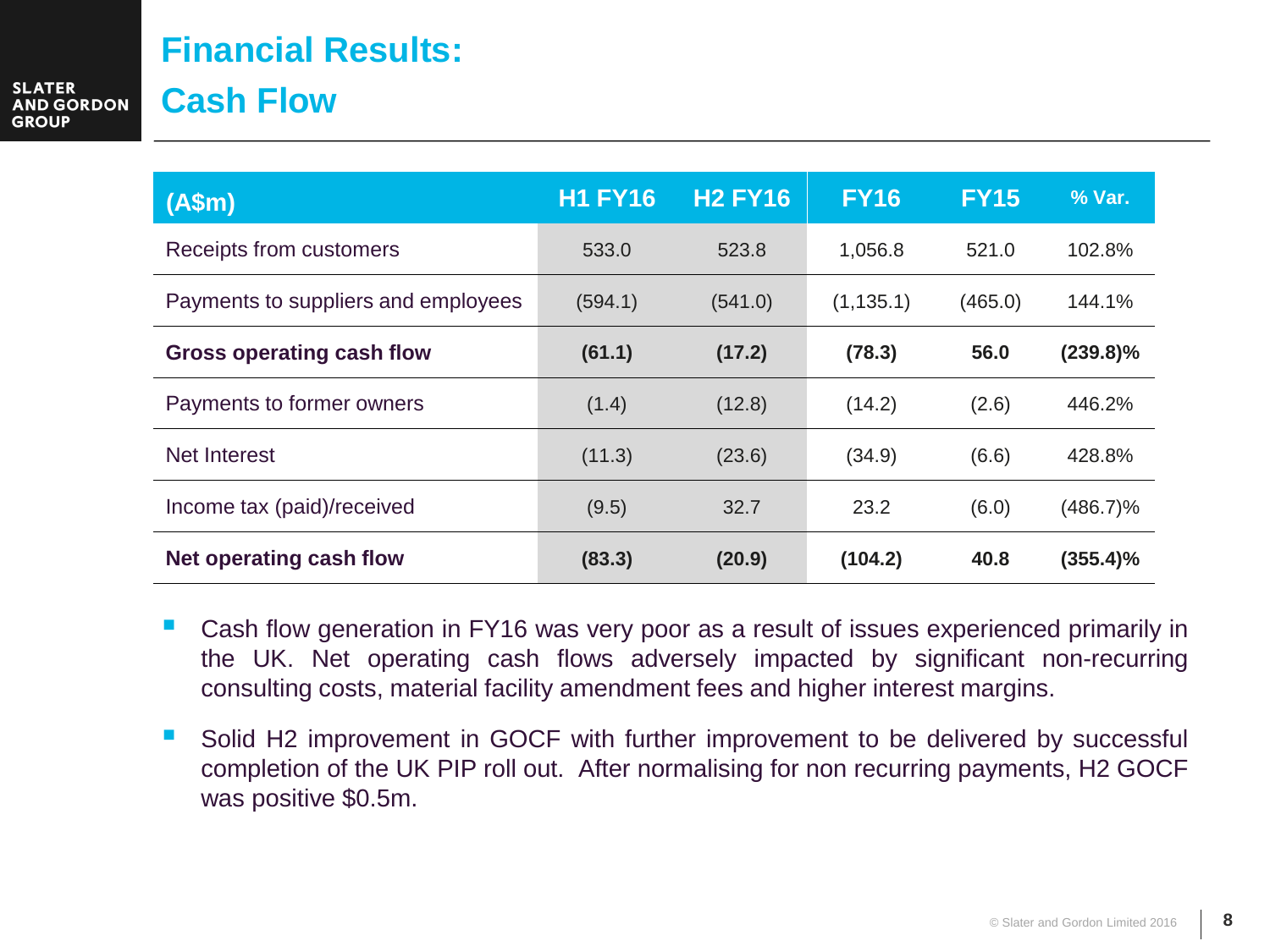

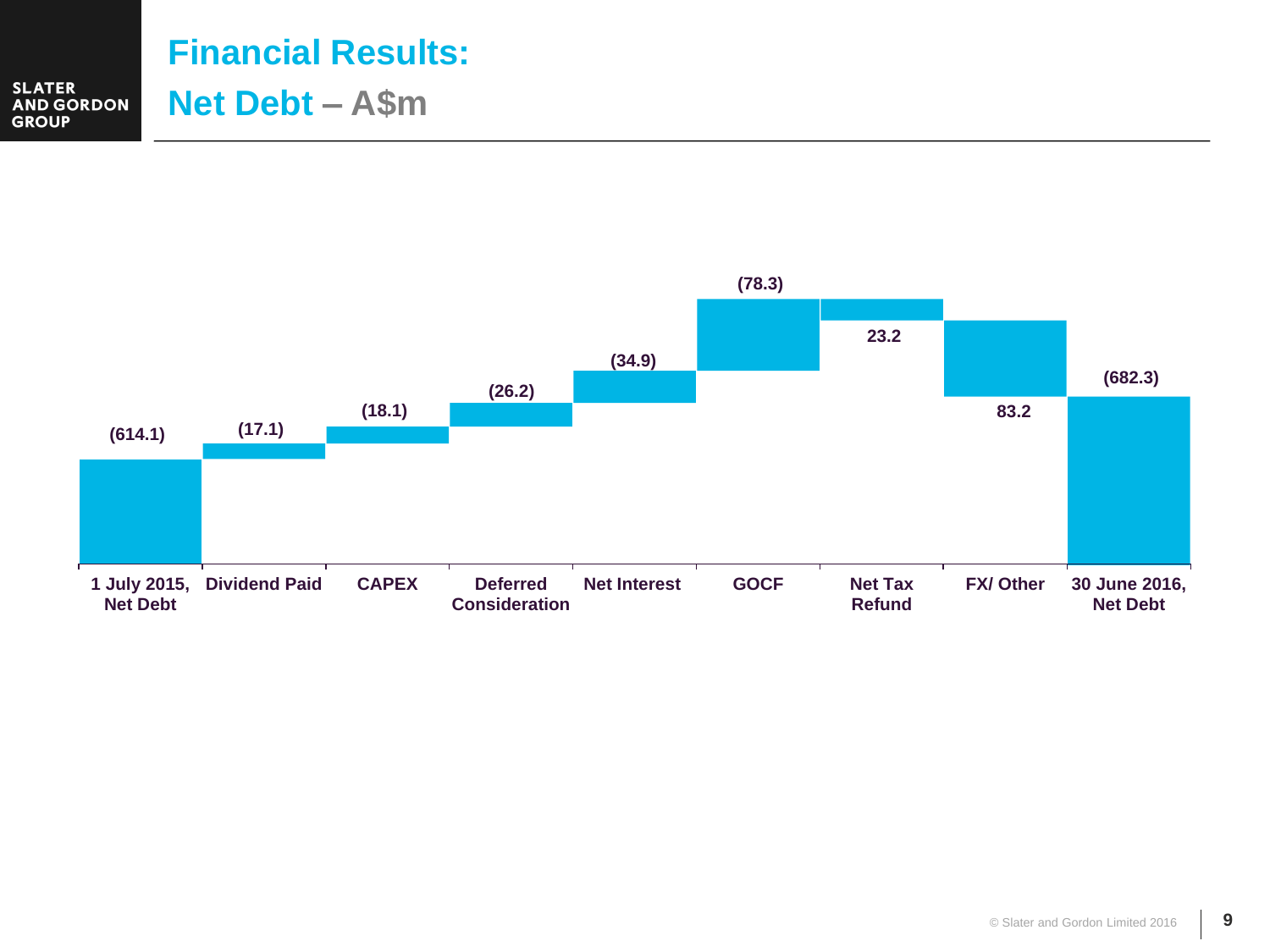# **Financial Results:**

# **Goodwill Impairment**

| <b>Goodwill (A\$m)</b>                                                | <b>Impairment</b><br><b>Charge</b> | <b>Recoverable</b><br><b>Amount</b> | <b>Comments</b>                                                                                                                                                                                                                                                                                                                                                                             |
|-----------------------------------------------------------------------|------------------------------------|-------------------------------------|---------------------------------------------------------------------------------------------------------------------------------------------------------------------------------------------------------------------------------------------------------------------------------------------------------------------------------------------------------------------------------------------|
| <b>SGS</b>                                                            | 814.2                              | 504.6                               | Downward revision due to poorer than anticipated<br>financial performance to date and potential impact of<br>the foreshadowed UK Government legislative<br>changes on future cash flows.                                                                                                                                                                                                    |
| <b>SGL UK General Law</b>                                             | 9.5                                |                                     | 45.2 Forecast cash flows did not support goodwill balance.                                                                                                                                                                                                                                                                                                                                  |
| <b>SGL Australia Personal</b><br>Injury Law NSW, QLD and<br><b>WA</b> | 41.9                               | 101.7                               | Goodwill impairment assessed at State cash<br>generating unit level rather than national level. NSW<br>and Qld cash flow trajectory impacted by legislative<br>change. Increase in Australian WACC from 30 June<br>2015 accounted for 45% of the impairment. Balance<br>of NSW goodwill (\$3.1m) impaired in H2 post<br>Government announcement of proposed changes to<br>MVA compensation. |
| <b>SGL Australia General</b><br>Law                                   | 13.9                               |                                     | 19.6 Forecast cash flows did not support goodwill balance.                                                                                                                                                                                                                                                                                                                                  |
| <b>Total</b>                                                          | 879.5                              |                                     |                                                                                                                                                                                                                                                                                                                                                                                             |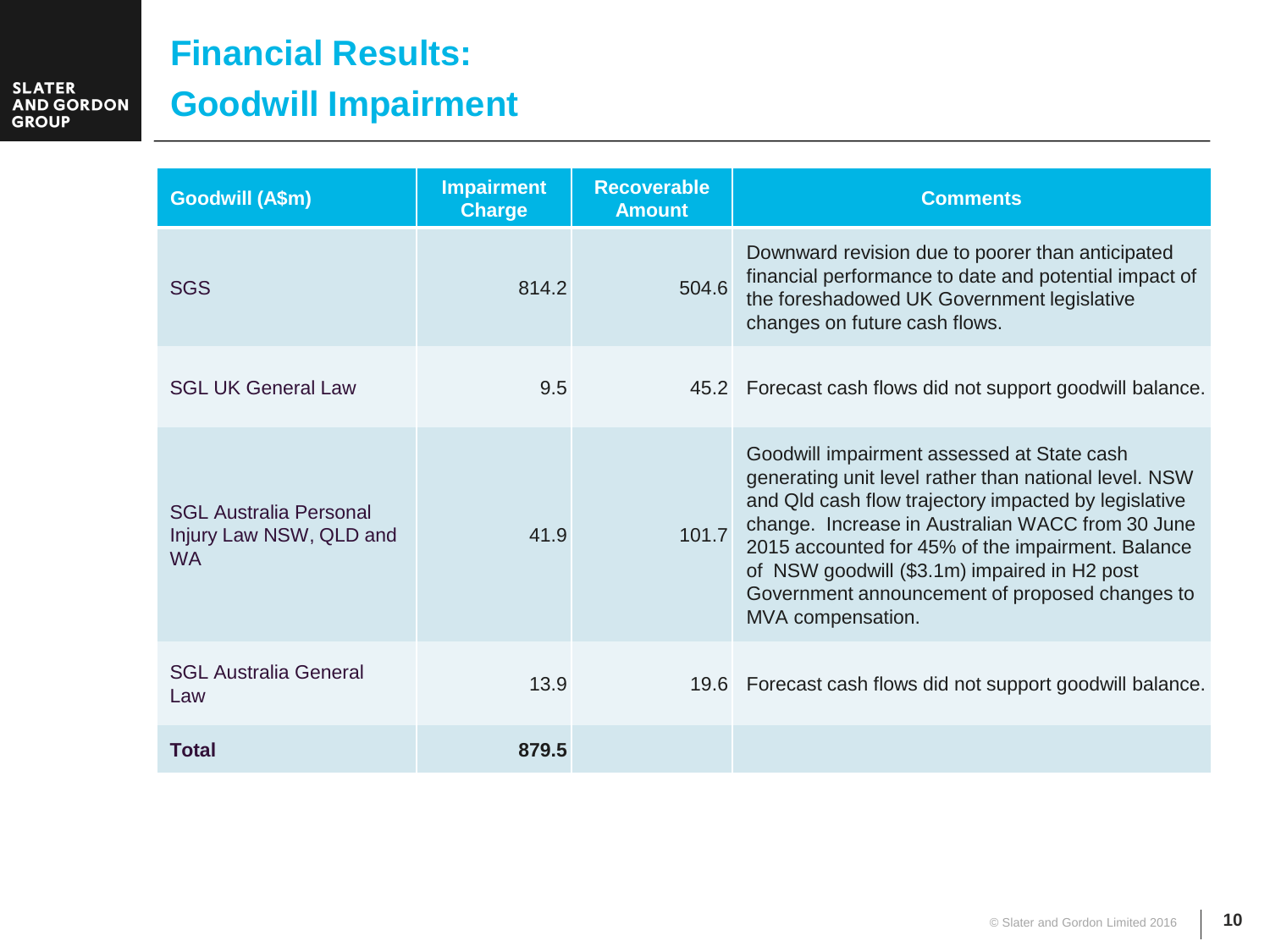## **Financial Results:**

**GORDON** 

# **Movement in Work in Progress**

| (A\$m)               | <b>H1 FY16</b> | <b>H2 FY16</b> | <b>FY16</b> | <b>FY15</b> |
|----------------------|----------------|----------------|-------------|-------------|
| <b>SGL Australia</b> | (15.5)         | (12.3)         | (27.8)      | 14.1        |
| <b>SGLUK</b>         | (8.7)          | (8.7)          | (17.4)      | (3.2)       |
| <b>SGS</b>           | 15.5           | (11.6)         | 3.9         | (0.2)       |
| Group                | (8.7)          | (32.6)         | (41.3)      | 10.7        |

- Balance Sheet 1 July 2015 WIP balances restated due to adoption of AASB 15 (16% lower due to higher probability thresholds under the new accounting methodology).
- \$48.2m adverse FX impact on FY16 UK WIP balance, together with the above adverse movement in WIP.
- SGL Australia negative \$27.8m due to case settlements exceeding file openings over the year, particularly in Victoria and Queensland.
- SGL UK negative \$17.4m due to planned volume reduction partly offset by increasing average fee per file with mix shift to multi track.
- SGS positive \$3.9m due to increasing value per case more than offsets planned reduction in case volume.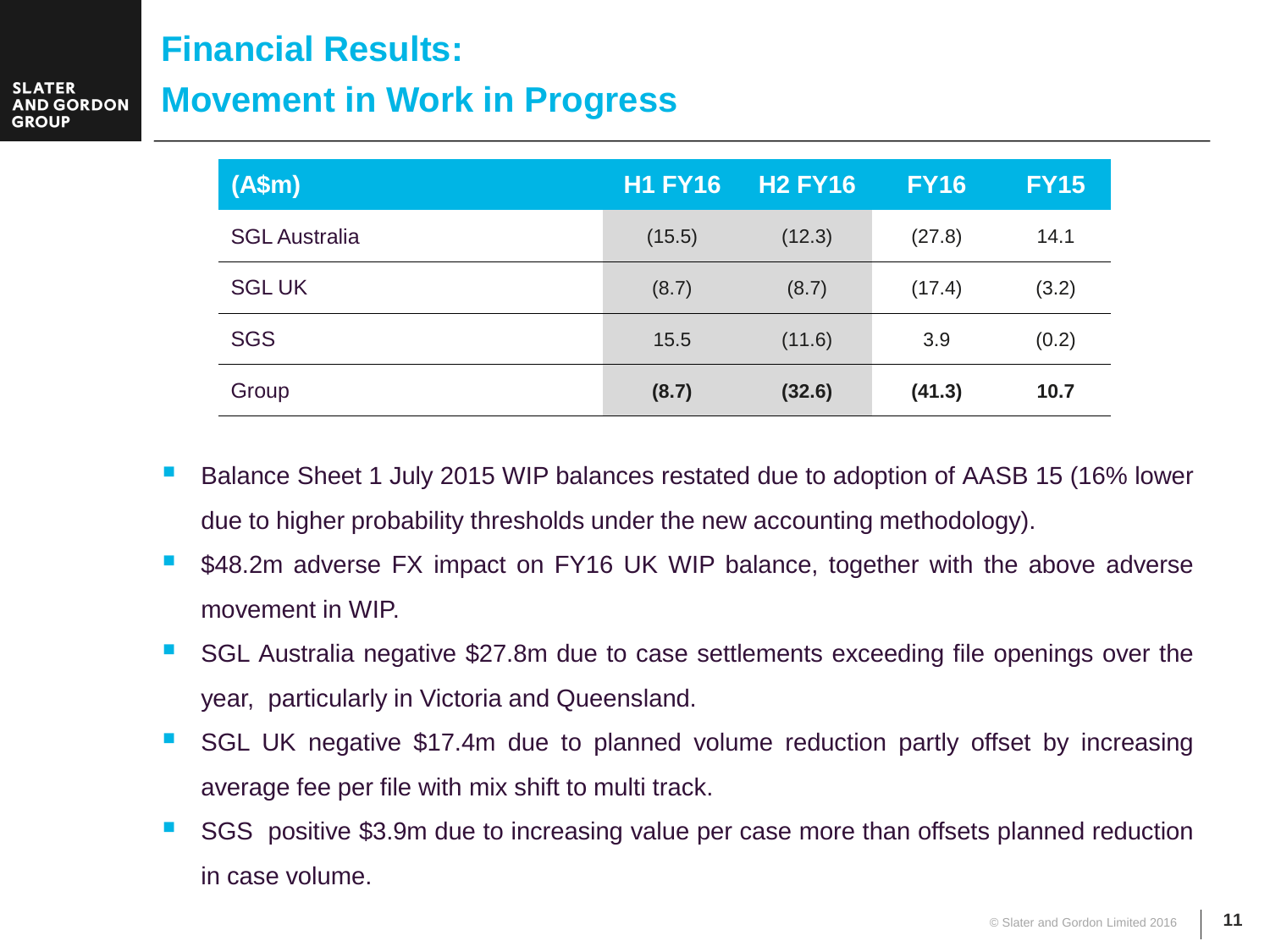# **Segment Performance: SGL Australia**

| (A\$m)       | <b>Fee and Services</b><br><b>Revenue</b> |             | <b>Normalised EBITDAW</b> |             |             | Margin% |             |             |
|--------------|-------------------------------------------|-------------|---------------------------|-------------|-------------|---------|-------------|-------------|
|              | <b>FY16</b>                               | <b>FY15</b> | %Var                      | <b>FY16</b> | <b>FY15</b> | %Var    | <b>FY16</b> | <b>FY15</b> |
| <b>PIL</b>   | 204.5                                     | 191.8       | 6.6                       | 35.2        | 40.0        | (12.0)  | 17.2        | 20.9        |
| <b>GL</b>    | 61.1                                      | 53.9        | 13.4                      | 0.7         | 1.6         | (56.3)  | 1.1         | 3.0         |
| <b>Total</b> | 265.6                                     | 245.7       | 8.1                       | 35.9        | 41.6        | (13.7)  | 13.5        | 16.9        |

- Strong operating revenue growth achieved across PIL and GL despite a tough operating environment.
- **PIL growth supported by continued strong performance in VIC, SA and WA.**
- GL growth driven by Family Law and B&SLS. Consistent with prior year, a H2 profit followed a H1 loss.
- **EBITDAW** impacted by higher costs for labour, IT, audit, legal fees and other corporate costs.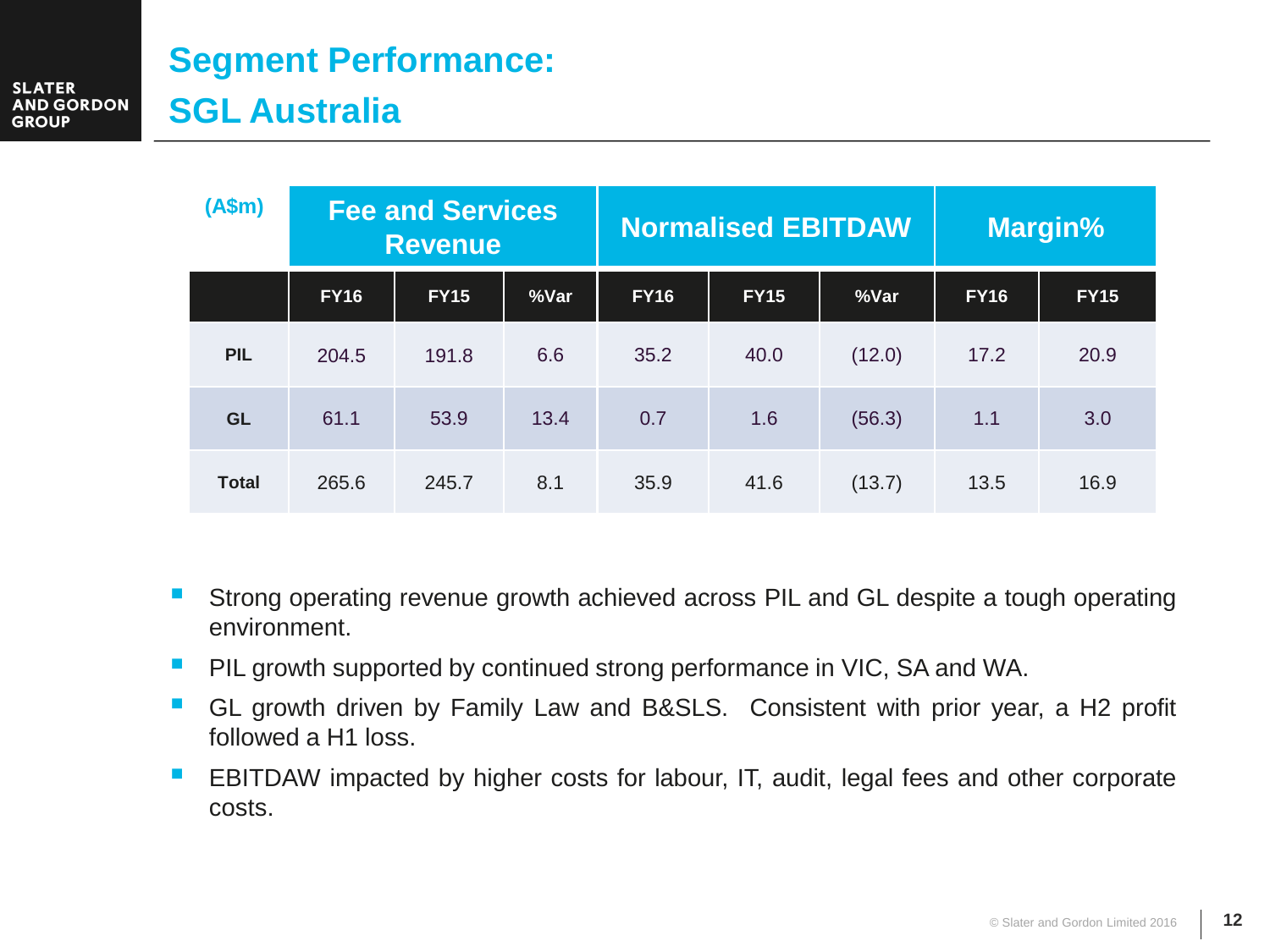# **Segment Performance: SGL UK**

**SLATER AND GORDON** 

**GROUP** 

| $(\text{Em})$        | <b>Fee and Services</b><br><b>Revenue</b> |             |       | <b>Normalised EBITDAW</b> |             |         | <b>Margin%</b> |             |
|----------------------|-------------------------------------------|-------------|-------|---------------------------|-------------|---------|----------------|-------------|
|                      | <b>FY16</b>                               | <b>FY15</b> | %Var  | <b>FY16</b>               | <b>FY15</b> | %Var    | <b>FY16</b>    | <b>FY15</b> |
| SSP <sup>1</sup>     | 85.6                                      | 93.5        | (8.4) | 1.8                       | 15.5        | (88.4)  | 2.1            | 16.6        |
| <b>GL</b>            | 27.6                                      | 26.3        | 4.9   | (2.5)                     | 2.1         | (219.0) | (9.1)          | 8.0         |
| <b>Total</b>         | 113.2                                     | 119.8       | (5.5) | (0.7)                     | 17.6        | (104.0) | (0.6)          | 14.7        |
| <b>Total</b><br>A\$m | 230.0                                     | 226.0       | 1.8   | (2.6)                     | 33.3        | (107.8) | (1.1)          | 14.7        |

- Implementation of UK PIP is beginning to produce the desired benefits.
- Improvement in operating revenue on a substantially lower cost base has improved performance from the first half normalised EBITDAW loss.
- **Progress in the remediation and improvement of process and systems has contributed to** H2 financial performance.
- Brand awareness and client enquiry numbers continue to grow.
- Fast track RTA and employers' liability enquiries secured by the Slater and Gordon brand successfully transferred to SGS Claims.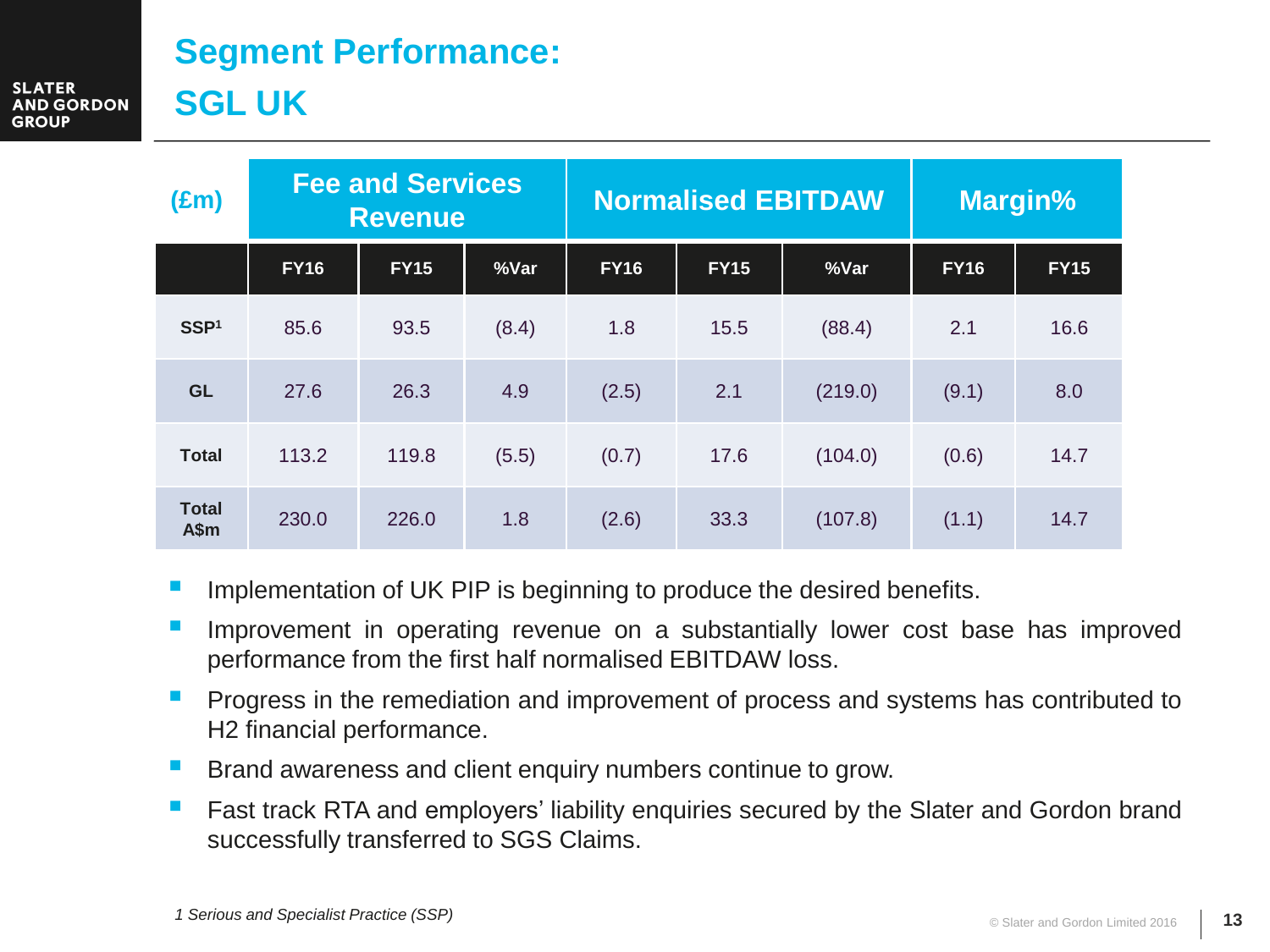# **Segment Performance: Slater Gordon Solutions**

**SLATER** 

**GROUP** 

**ND GORDON** 

| $(\text{Em})$             |             | <b>Fee and Services</b><br><b>Revenue</b> |                | <b>Normalised EBITDAW</b> |                |                |  |
|---------------------------|-------------|-------------------------------------------|----------------|---------------------------|----------------|----------------|--|
|                           | <b>FY16</b> | <b>H2 FY16</b>                            | <b>H1 FY16</b> | <b>FY16</b>               | <b>H2 FY16</b> | <b>H1 FY16</b> |  |
| <b>Claims incl NIHL</b>   | 107.1       | 57.6                                      | 49.5           | (10.9)                    | 8.1            | (19.0)         |  |
| <b>Health &amp; Motor</b> | 107.3       | 46.4                                      | 60.9           | 13.6                      | 5.9            | 7.7            |  |
| <b>Total</b>              | 214.4       | 104.0                                     | 110.4          | 2.7                       | 14.0           | (11.3)         |  |
| <b>Total A\$m</b>         | 437.2       | 203.1                                     | 234.1          | 3.3                       | 27.3           | (24.0)         |  |

- Consistent quarterly improvement in claims handling and resolution activity.
- NIHL resolutions continue to be lower than anticipated. Management has made significant progress with internal process improvements and greater engagement with key counterparties.
- SGS Health has performed broadly in line with expectations, given lower intake volumes in Claims business.
- SGS Motor has delivered consistently high levels of service performance to partners and has made steady progress in reducing aged debt levels whilst reliably delivering new client opportunities in PIL cases to Claims. H2 revenue declined due to the loss of Swinton contract noting the immaterial impact on the EBITDAW line.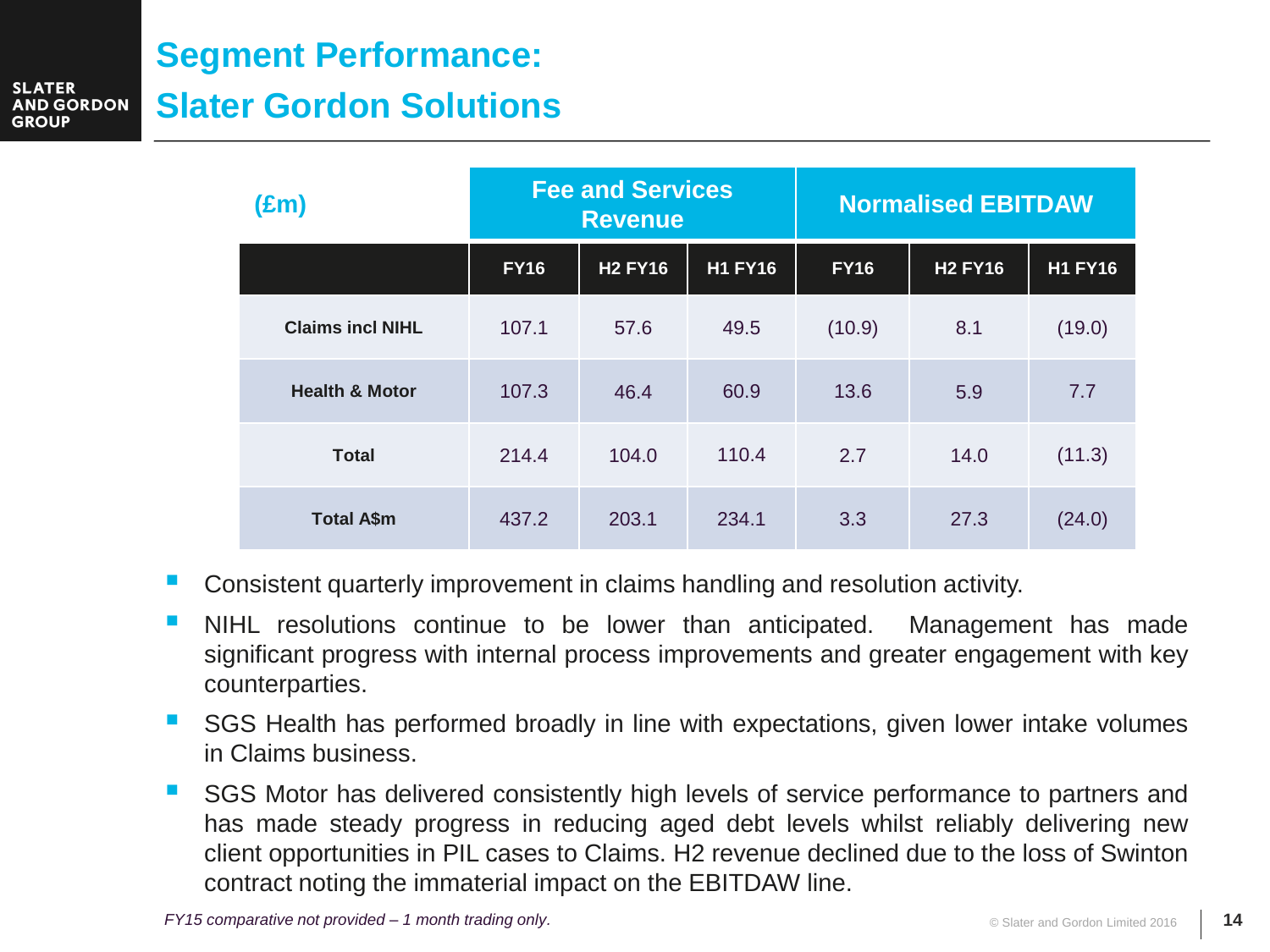## **Board Composition**

- Appointed new non-executive director to Chair Audit, Compliance and Risk Management Committee – James M. Millar.
- Appointed new non-executive director to Chair Remuneration Committee Tom Brown.
- Established Special Board Committee to actively monitor business improvement activity.
- Appointed UK based senior independent advisor to Board Ron Series.
- **Senior Executive Team Appointments** 
	- Group CFO Bryce Houghton, Group CIO James Lord.
	- CEO UK Ken Fowlie, COO UK Richard Surgett, Head of Finance Simon Prew, CRO UK – Alan Gullan.
	- CEO Australia Hayden Stephens.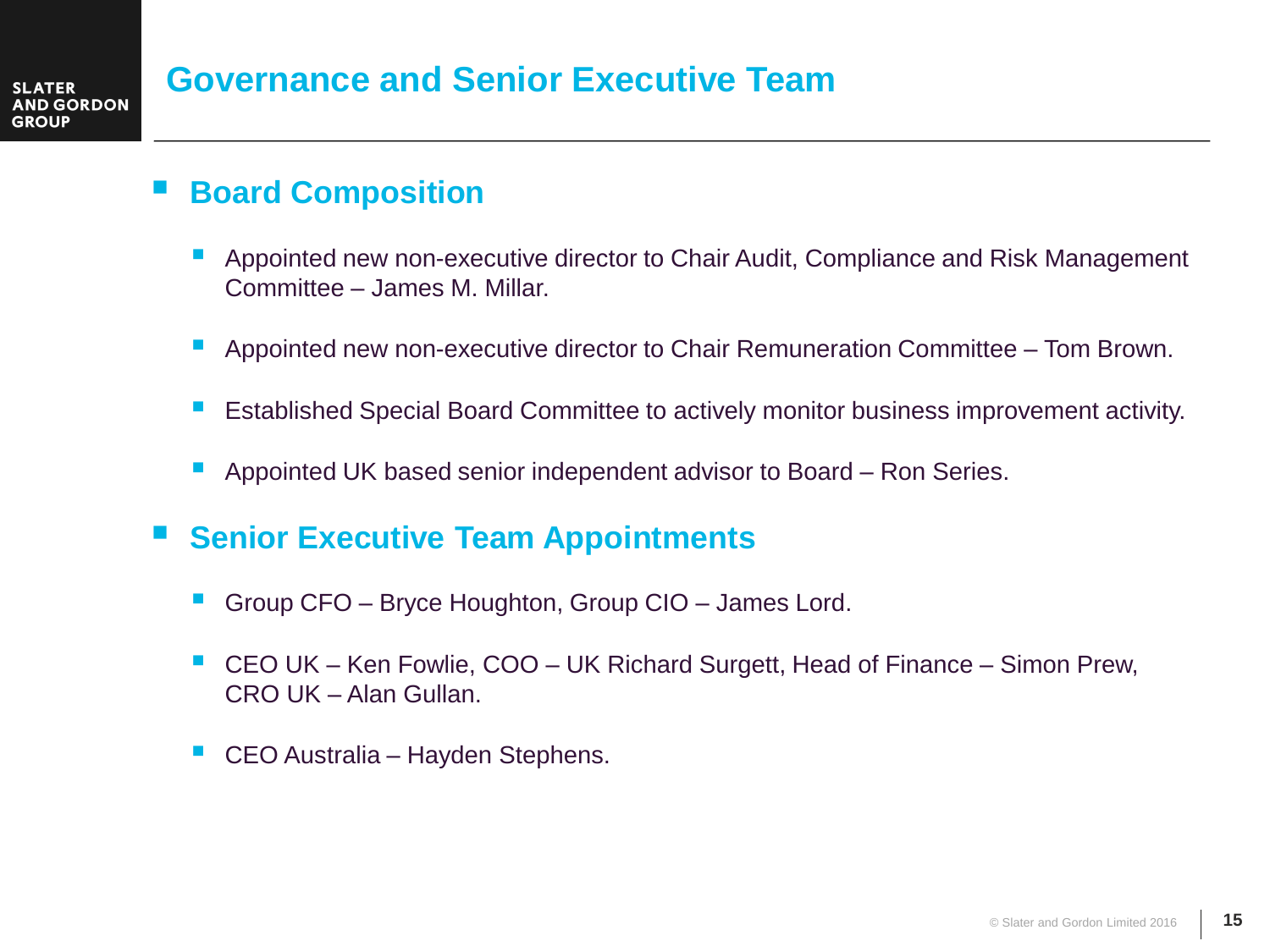# **Performance Improvement Programme (PIP): UK PIP Objectives and Achievements**

| <b>Pillars</b>                                       | <b>Objectives</b>                                                                                                                                                                                                                                    | <b>Achievements</b>                                                                                                                                                                                                                                                                                          |
|------------------------------------------------------|------------------------------------------------------------------------------------------------------------------------------------------------------------------------------------------------------------------------------------------------------|--------------------------------------------------------------------------------------------------------------------------------------------------------------------------------------------------------------------------------------------------------------------------------------------------------------|
| Streamline organisational<br>design and operations   | Align organisation with markets and right-<br>size foot-print and labour force<br>Establish centres of excellence in each of<br>п<br>fast track PIL, serious and specialised<br>PIL and selected areas of GL<br>Implement shared services model<br>× | Re-organised legal services businesses<br>14% headcount reduction without<br>disruption to client service or revenue.<br>Re-organisation of ten locations, ceasing<br>operations at four<br>Completion of shared services<br>ш<br>implementation in key support functions<br><b>Procurement savings</b><br>× |
| Rationalise marketing and new<br>business investment | More closely align investment with case<br>resolution performance<br>Improve case quality in fast track PIL<br>Grow awareness of house brands                                                                                                        | Meeting case intake and brand<br>ш<br>awareness expectations despite reduced<br>overall investment and tighter intake<br>business rules<br>Early case-life indicators of improved<br>$\blacksquare$<br>case quality meeting expectations                                                                     |
| Enhance process and systems                          | Robust, efficient business solutions<br>infrastructure<br>Improve case handler productivity<br>through case management systems<br>Accelerate work in progress realisation                                                                            | Establishment of program management<br>$\blacksquare$<br>infrastructure, including stronger<br>governance<br>Stabilisation of key business solutions<br>$\mathcal{L}_{\mathcal{A}}$<br>infrastructure<br>Progressive deployment of case<br>×<br>management systems and<br>enhancements                       |
| Support colleagues through<br>change                 | Enhance business communications and<br>staff engagement                                                                                                                                                                                              | Strong buy-in from leaders to<br>$\blacksquare$<br>transformation programme<br>Face to face communication at key<br>milestones                                                                                                                                                                               |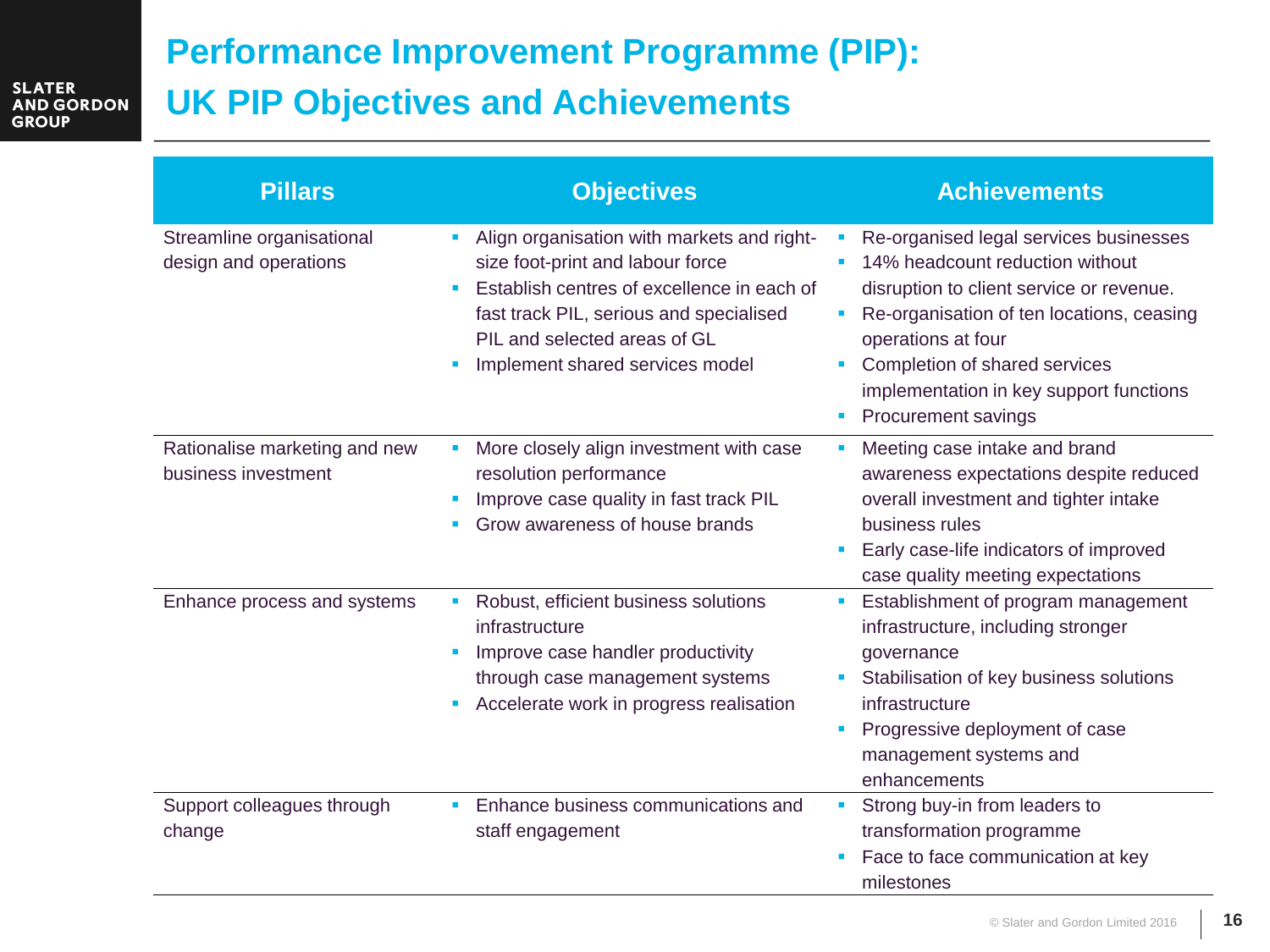# **FY17 Priorities and Operating Environment**

## **Priorities**

- Restoring earnings and cash flow:
	- Delivery of UK PIP
	- Improving NIHL resolution rate
	- Australian operational effectiveness initiatives
- Improving governance and reporting:
	- Resources, systems, processes

## **Operating Environment**

- Potential UK Legislative Change and Brexit
- Proposed NSW Legislative change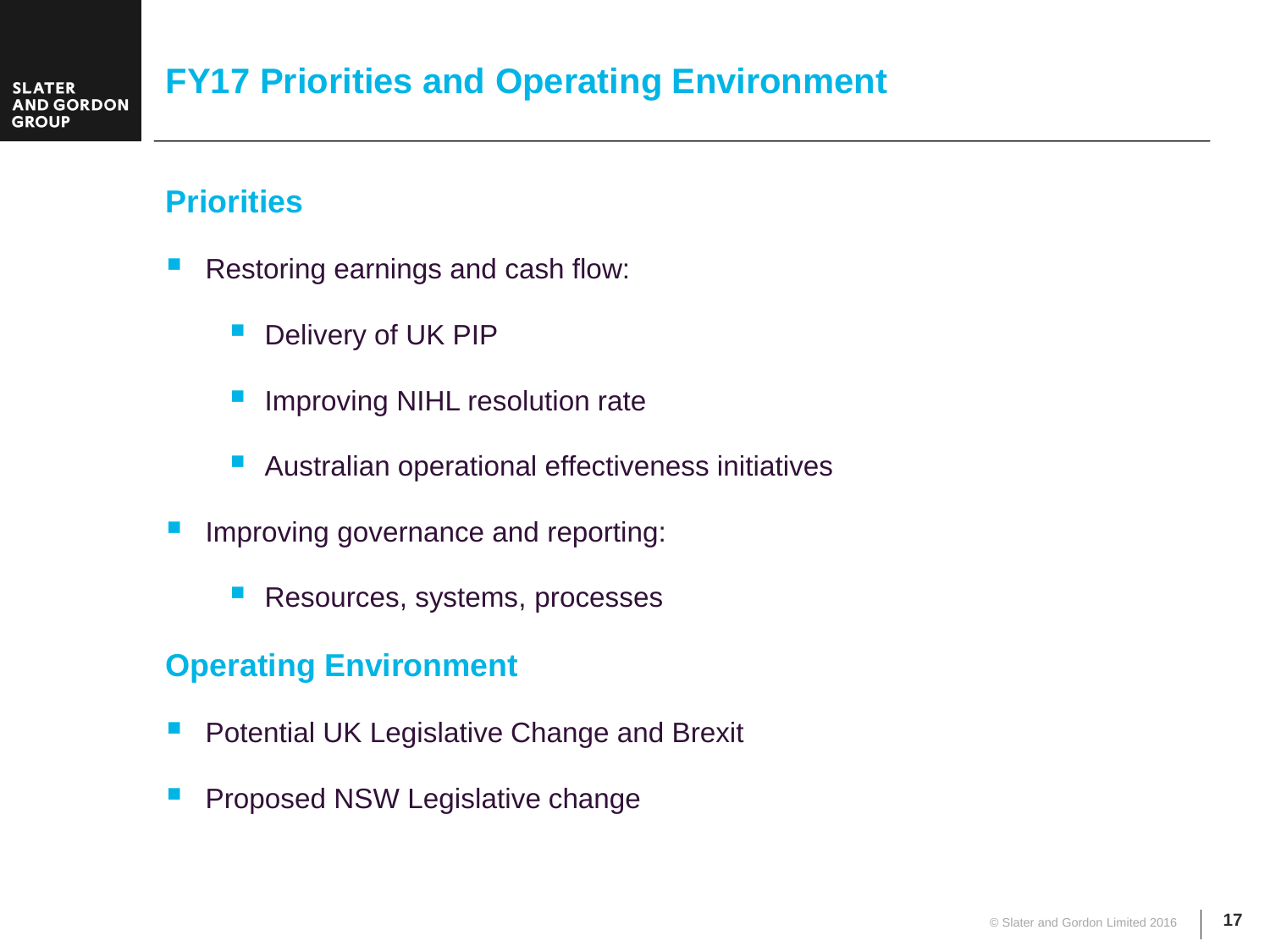# **Appendices**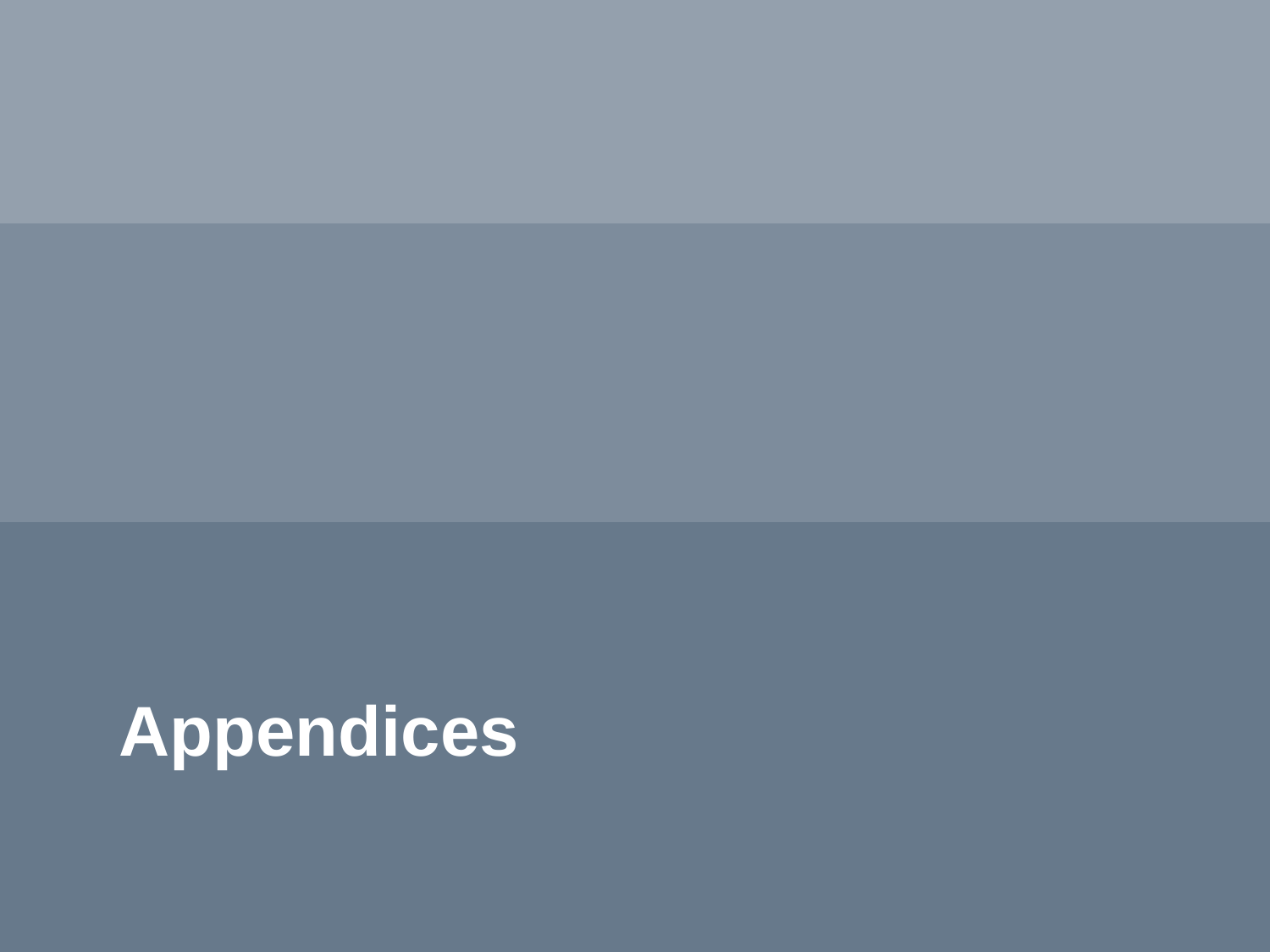# **Appendix 1: Accounting for deferred acquisition consideration**

- In August 2015 the Group reassessed its accounting treatment of deferred consideration payable on the acquisition of legal service practices.
- Historically, all cash payments and share issues to vendors, whether restrained, deferred, contingent or otherwise, were treated as consideration for the relevant business acquisition.
- An assessment was made in relation to those arrangements that include contingent consideration for the business to vendor shareholders of the business that are subject to so-called "bad leaver" provisions.
- Included in the terms of a number of purchase agreements entered into by the Group is an arrangement whereby the payment of cash consideration to and/or the retention of share-based consideration by the vendors of acquired entities is contingent upon the relevant vendor shareholder remaining with the Group for a defined

period. If a vendor ceases to remain with the Group for the prescribed period, the vendor may forfeit its entitlement to payment of the cash consideration and/or its ability to retain its share-based consideration, at the discretion of the Group.

- In light of the re-assessed accounting treatment of deferred consideration these transactions are treated as payments to former owners and share based payment expenses included in the consolidated statement of profit and loss.
- The impact of the restatement of business acquisition accounting on the 1H FY16 consolidated statement of profit or loss and consolidated statement of financial position is provided below.

| <b>Impact on consolidated</b><br>comprehensive income | <b>FY16 A\$M</b> | <b>FY15 ASM</b> |
|-------------------------------------------------------|------------------|-----------------|
| Gain on bargain purchase                              | -                | (72.5)          |
| Payments to former owners                             | 18.5             | 13.9            |
| Share based payment expense to<br>former owners       | 14.7             | 11.5            |
| Decrease in income tax expense                        | (0.7)            | (0.5)           |
| Increase in loss/(profit) for the year                | 32.5             | (47.6)          |

| <b>Impact on Net Assets</b>                           | <b>FY16 A\$M</b> | <b>FY15 ASM</b> |
|-------------------------------------------------------|------------------|-----------------|
| Decrease in deferred consideration<br>liability       | -                | 72.5            |
| Decrease in current tax liability                     | 0.7              | 0.5             |
| Increase in provision for payment to<br>former owners | (33.2)           | (25.4)          |
| <b>Total impact</b>                                   | 32.5             | 47.6            |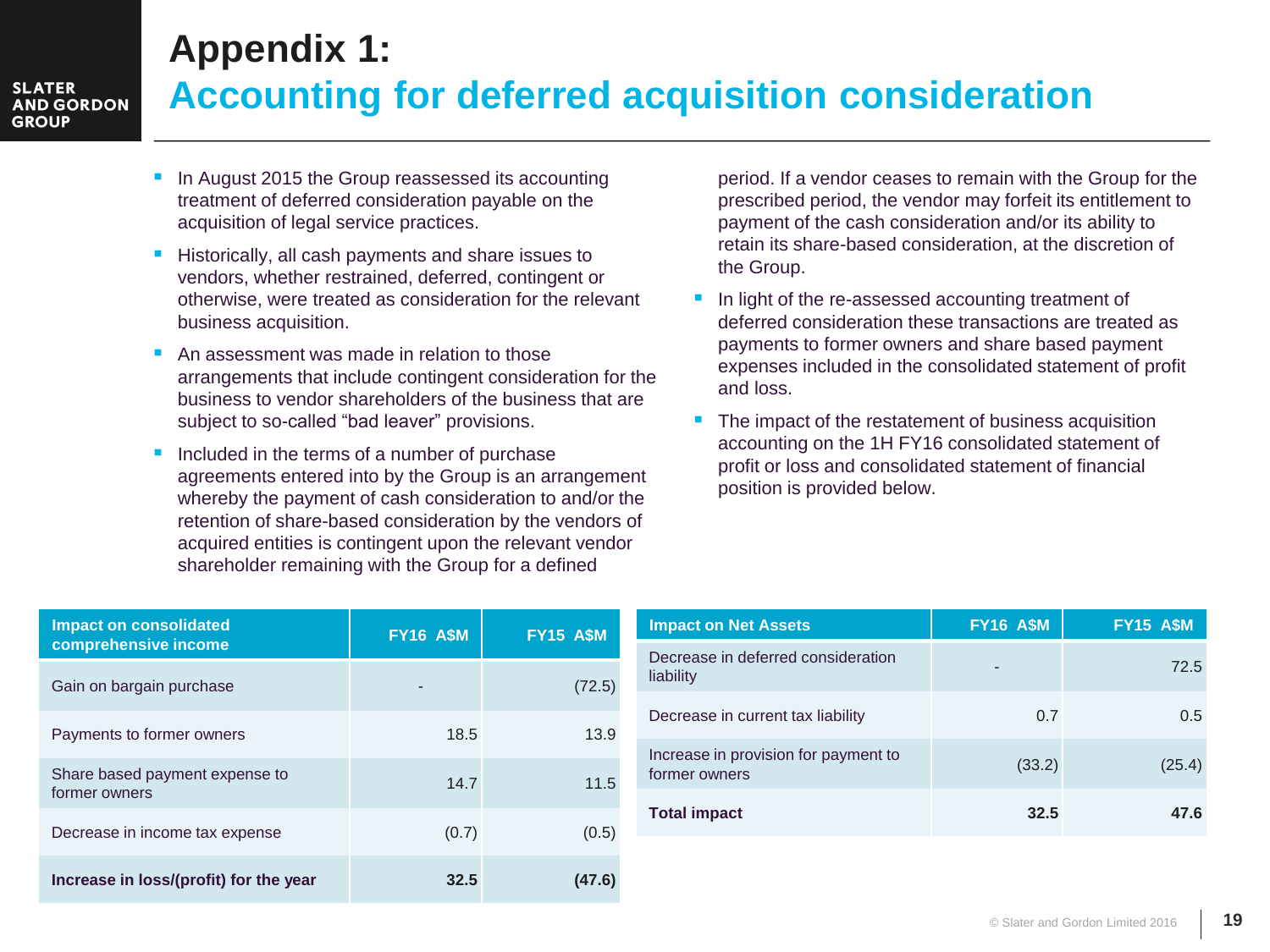# **Appendix 2:**

## **Financing Arrangements**

- Amendments to existing Syndicated Facility Agreement ("Facility") agreed with lenders in May 2016.
- Board and Management consider support received as positive endorsement of the Company's performance improvement program.
- Facility terms substantially unchanged in terms of limits and maturity profile. Amendments include:
	- Simplification and reset of covenants
	- Increased frequency of reporting
	- Facilities now structured as term loans
	- Semi-annual debt amortisation
	- No declaring or paying dividends



*Facility presented in A\$ equivalent and converted where appropriate at A\$/£ of 0.50*

 Earliest maturing tranche is May 2018, providing time to execute performance improvement program.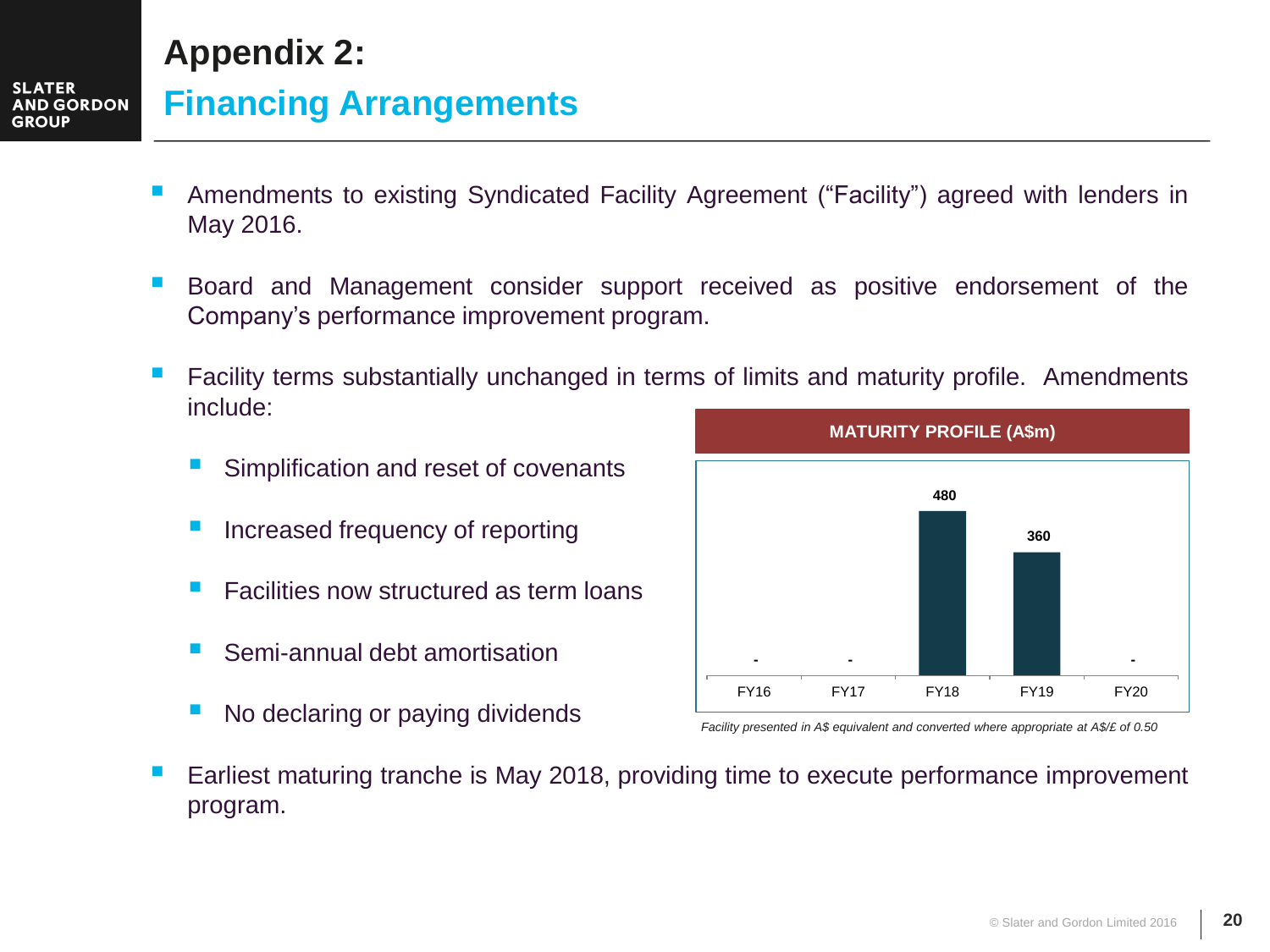**Appendix 3:**

# **AASB 15 – Revenue from Contracts with Customers**

- New accounting standard for revenue recognition AASB 15 adopted this financial year.
- The standard requires that revenue under "No Win No Fee" arrangements only be recognised when it is "highly probable that a significant reversal" of revenue recognised will not occur.
- Implemented using a data driven approach developed in consultation with accounting and actuarial advisors.
- Significant data analysis has been performed to develop the average fee estimates and probabilities of success used to value work in progress.
- Adopted on a retrospective basis from 1 July 2014.
- WIP balances 15-20% lower than under AASB 118 due to higher probability thresholds required by the new standard.
- Process validated previous methodology for measuring WIP.